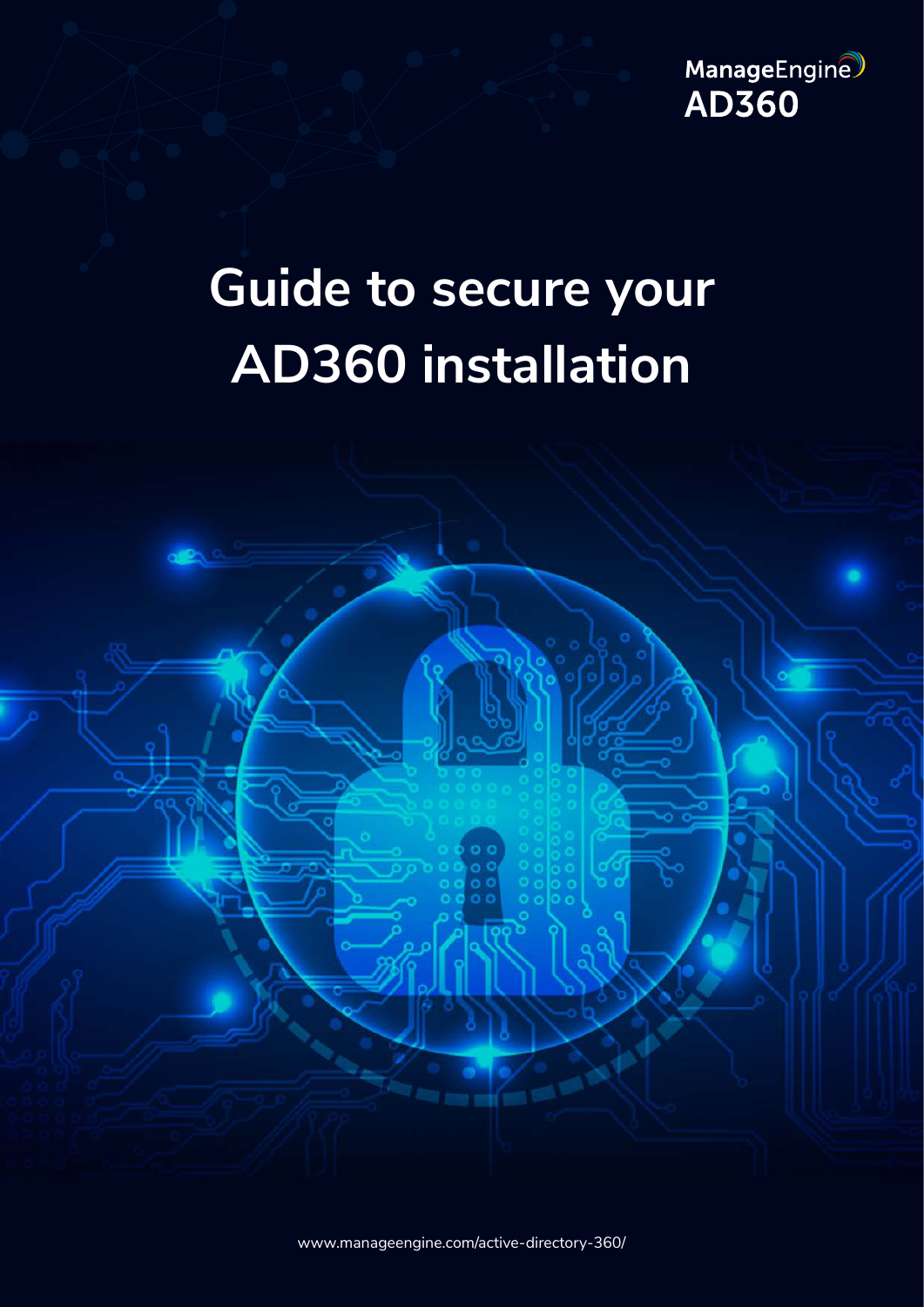If a user belongs to the Authenticated Users group, it's possible for them to tamper with the AD360 installation directory. To circumvent this and improve the security of your AD360 deployment, follow the steps in this document.

# **Description**

The AD360 installation directory contains important files required for it to function properly, including files that are used to start and stop the product and the license file. By default, AD360 will be installed in the **C:\ManageEngine** folder. This will grant even non-admin users belonging to the **Authenticated Users** group **Full Control** permission over the files and folders in the product's installation directory, meaning any domain user can access the folder and modify its contents, potentially making the product unusable.

Simply removing **Authenticated Users** from the Access Control List (ACL) won't help, as this will render them unable to even start AD360 as a service or application.

## **Solution**

To overcome this issue, follow the steps outlined below based on where AD360 is installed.

- **1.** If AD360 is installed in C:\ManageEngine folder
- **2.** If AD360 is installed in C:\Program Files folder

#### **1. Steps to perform if AD360 is installed in the C:\ManageEngine folder.**

By default, the C: directory in a Windows Client OS has **Authenticated Users** with the **Modify** permission for subfolders. However, the C: directory in a Windows Server OS does not have **Authenticated Users** in its ACL. So, based on the OS in which AD360 is installed, the steps may vary.

- **a)** If AD360 is installed in a client OS
- **b)** If AD360 is installed in a server OS

#### **a. If AD360 is installed in a client OS:**

- **1. Disable Inheritance** for the C:\ManageEngine\AD360 folder. Refer to the [Appendix](#page-3-0) below for step-by-step instructions.
- **2.** Remove **Authenticated Users** from the folder's ACL. Refer to the [Appendix](#page-3-0) for step-by-step instructions.
- **3.** Remove the **Authenticated Users** permission for the folders listed below from the product's installation directory.
	- **i.** bin\license
	- **ii.** temp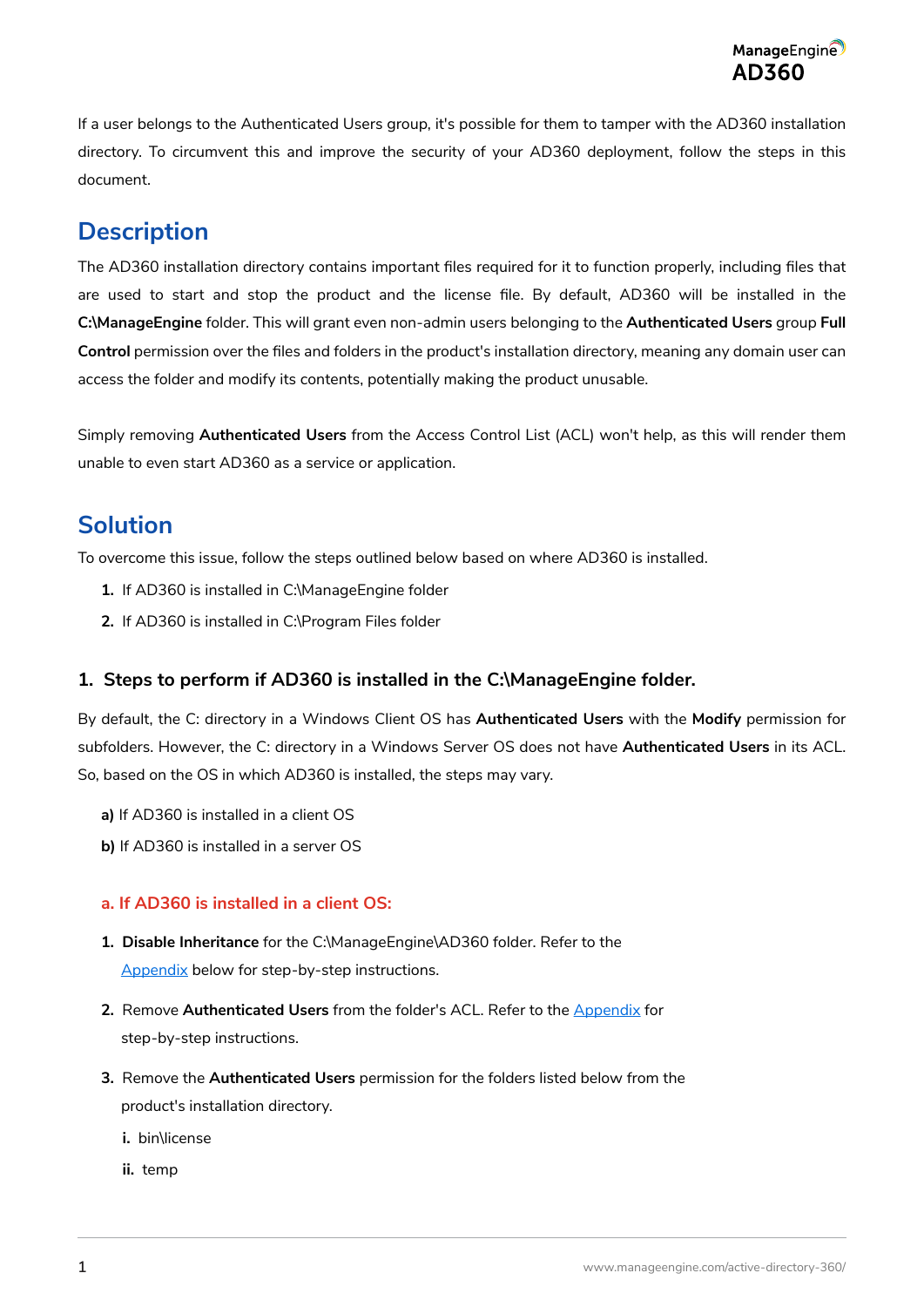- **4.** Assign the **Modify** permission for the C:\ManageEngine\AD360 folder to users who can start the product. Refer to the **Appendix** for step-by-step instructions.
- **5.** If the product is installed as a service, make sure that the account configured under the **Log On** tab of the service's properties has been assigned the **Modify** permission for the folder.

#### **b. If AD360 is installed in a server OS:**

- **1.** Remove the **Authenticated Users** permission for the folders listed below from the product's installation directory. Refer to the **Appendix** for step-by-step instructions.
	- **i.** bin\license
	- **ii.** temp
- **2.** Assign the **Modify** permission for the C:\ManageEngine\AD360 folder to users who can start the product. Refer to the **Appendix** for step-by-step instructions.
- **3.** If the product is installed as a service, make sure that the account configured under the **Log On** tab of the service's properties has been assigned the **Modify** permission for the folder.

#### **2. Steps to perform if AD360 is installed in C:\Program Files folder.**

- **1.** Remove the **Authenticated Users** permission for the folders listed below from the product's installation directory. Refer to the **Appendix** for step-by-step instructions.
	- **i.** bin\license
	- **ii.** temp
- **2.** Assign the **Modify** permission for the C:\Program Files\AD360 folder to users who have can start the product. Refer to the [Appendix](#page-3-0) for step-by-step instructions.
- **3.** If the product is installed as a service, make sure that the account configured under the **Log On** tab of the service's properties has been assigned the **Modify** permission for the folder.

#### **Notes:**

- $\bullet$  Microsoft recommends that software be installed in the Program Files directory. Based on your specific needs or organizational policies, you can choose a different location.
- The steps mentioned in this guide are applicable to all ManageEngine products installed in the C:\ManageEngine folder by default.

#### **Steps to be performed for integrated products**

For integrated products, too, the Authenticated Users ACL should be removed. Refer the respective guides for instructions.

[ADManager Plus](https://download.manageengine.com/products/ad-manager/resources/securing-admanager-plus-installation.pdf) | [ADSelfService Plus](https://download.manageengine.com/products/self-service-password/securing-adselfservice-plus-installation.pdf) | [Exchange Reporter Plus](https://download.manageengine.com/products/exchange-reports/securing-exchange-reporter-plus-installation.pdf) | [M365 Manager Plus](https://download.manageengine.com/microsoft-365-management-reporting/securing-m365-manager-plus-installation.pdf)